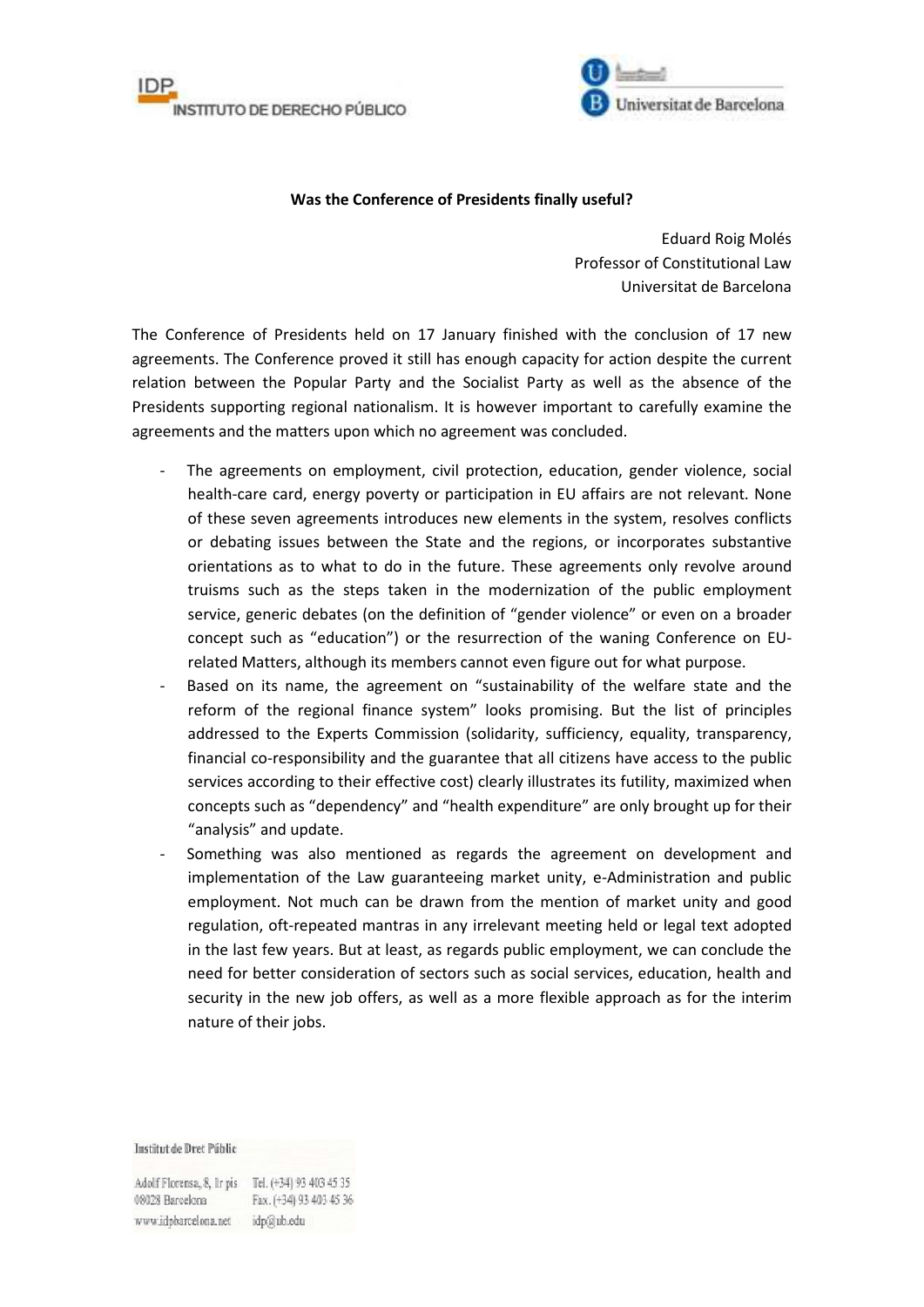

- The most significant contribution to the Conference was the agreement on the national strategy to tackle the demographic challenge. This is a new topic in institutional discussions and will be addressed through a specific instrument based on three approaches that are the result of a concrete political option: ageing, rural depopulation and floating population.
- Finally, the agreement on the amendment of the Conference Regulation mentions two new perspectives that might be very useful… for the next meetings, as long as we do not have to wait for four more years. These two points are the follow-up of the agreements reached through a report addressed to the Conference and the coordination of sectoral conferences. Maybe this way the Conference will be able to confirm the effects of the agreements and most particularly boost the fields of action (or non-action) of the sectoral conferences that are in greater need.

If the agreements reached reveal the lack of interest raised by the Conference, the silence in other matters is much more significant. We ignore if other matters of (greater) interest for the citizenship were discussed: unlike in other similar institutions, no document is published by the Conference with the conclusions of the event which could reflect aspects to debate or introduce lines of action to work on in the future. The only source for finding out about the debate around financial competences among regions (except for the Basque Country and Navarra) has been the contributions of some of the participants to the Conference. However, no document has captured the aspects of this debate or the possible lines to discuss.

As said, this Conference has taken place in the most favorable context since it was created. Then why are results so limited? In my opinion, the answer is to be found in the conception of the Conference as an extraordinary event unexpectedly kept out of the day-to-day conflicts and work of the regional state and expected to exclusively bring about new agreements. A more ordinary Conference included in the system of sectoral conferences would imply more useful results. A Conference understood as a place for regular dialogue and partial agreements arising from a previous effort based on discussions and joint work. And these better results would be obtained even if the politically partisan context was less favorable. The reform of the Conference Regulation thus offers some hope for the future. However, it is important to remember that these same intents already arose in previous occasions (although no mention was made to the reform of the Regulation in those cases).

Three elements are key if we expect these intents to come true. Firstly, the Conference should be held more regularly – an institution meeting every four years cannot develop stable dynamics or act as a reference to the rest of cooperation institutions. This would reduce the usual levels of political stress. Secondly, the regions should not be the (more or less welcomed) guests but the owners of the Conference. This way they would not only react to the national initiatives but also propose those of their own interest. Finally, an efficient permanent

Institut de Dret Públic

Adolf Florensa, 8, Ir pis Tel. (+34) 93 403 45 35 Fax. (+34) 93 403 45 36 08028 Barcelona www.idpbarcelona.net idp@ub.edu